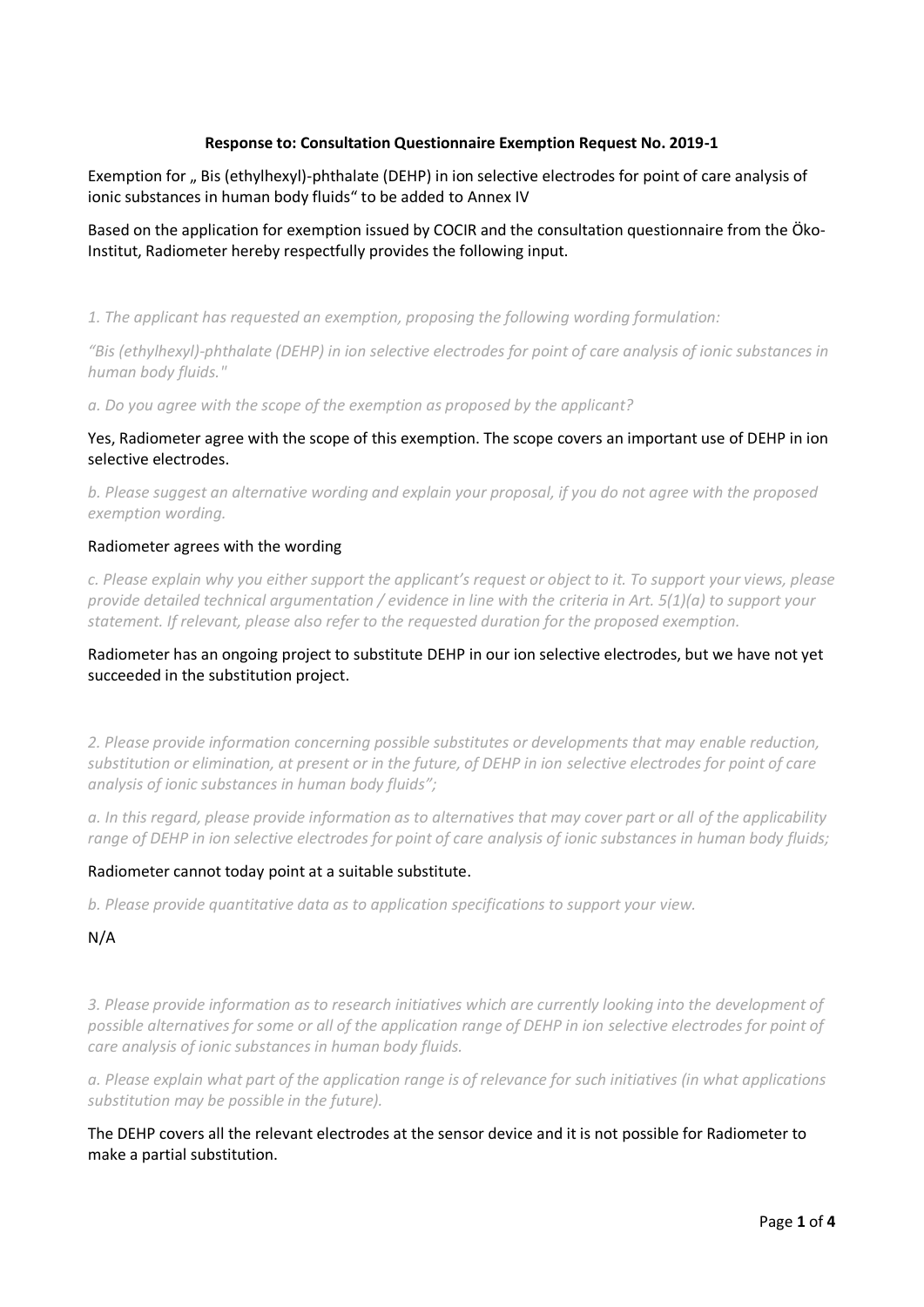*b. Please provide a roadmap of such on-going research (phases that are to be carried out), detailing the current status as well as the estimated time needed for further stages.*

### Our plan is to substitute DEHP before July 21, 2021.

*c. In this respect, please provide information as to the "lab-on-chip" technology described by the applicant, specifying the roadmap for development of relevant equipment, capabilities in relation to analysis of human body fluids, etc.*

To Radiometer's knowledge the "lab-on-chip" technology will not be available for the foreseeable future.

*4. The consultants are aware that there are a number of manufacturers placing Point of Care devices for body fluid analysis on the EU market and using ion selective electrodes (ISE). E.g., Siemens Healthcare, Radiometer, Instrumentation Laboratories. Please provide information about the equipment of such manufacturers and whether they use DEHP as membrane solvent in disposable cartridges, i.e., for the measurement of certain analytes.*

Radiometer uses DEHP in disposable sensor cassettes. The total amount of DEHP placed on the market in the EU is 35 g/year.

Further details have been submitted as a confidential document

Picture of the Radiometer sensor cassette containing DEHP:



Picture showing the position of the sensor cassette in the instrument: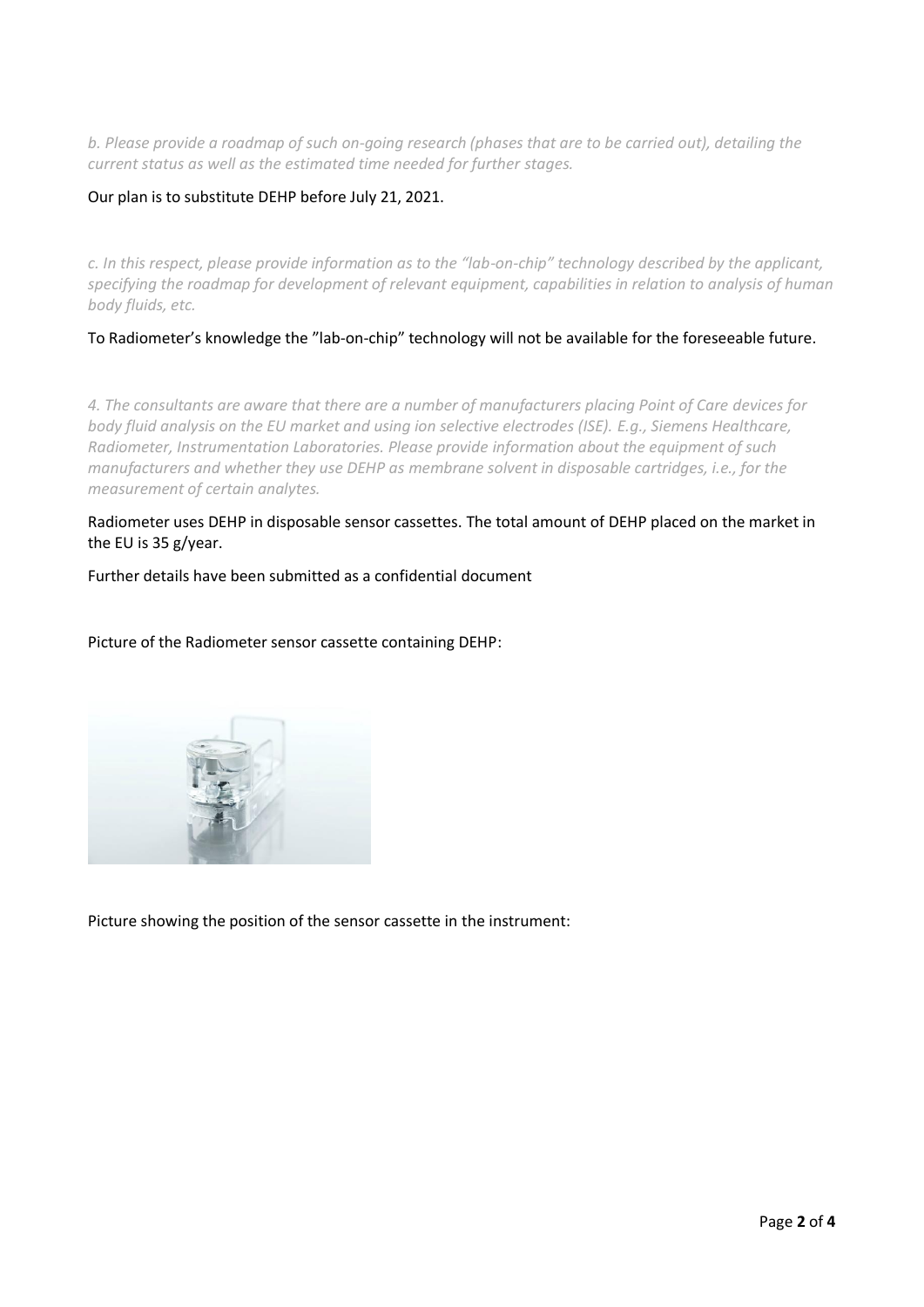

Picture showing the instrument:



*5. As part of the evaluation, socio-economic impacts shall also be compiled and evaluated. For this purpose, please provide details in respect of the following:*

*a. Estimations about the number of PoC analysers using DEHP containing ISE currently on the market and the volume of EEE these represent.*

## The number of analysers per January 1, 2019 already placed on the market in the European Union is in total 7800.

*b. COCIR estimates 2.2 kilograms of DEHP entering the EU market annually through the application for which the exemption is requested. This amount of RoHS-restricted substance is therefore to be avoided should the exemption not be granted. Please indicate whether you agree with this estimation and provide additional information if needed.*

Radiometer has no knowledge about the total use of DEHP in the EU. The amount of DEHP placed on the EU market by Radiometer is 35 g/year, so 2.2 kg in total seems reasonable.